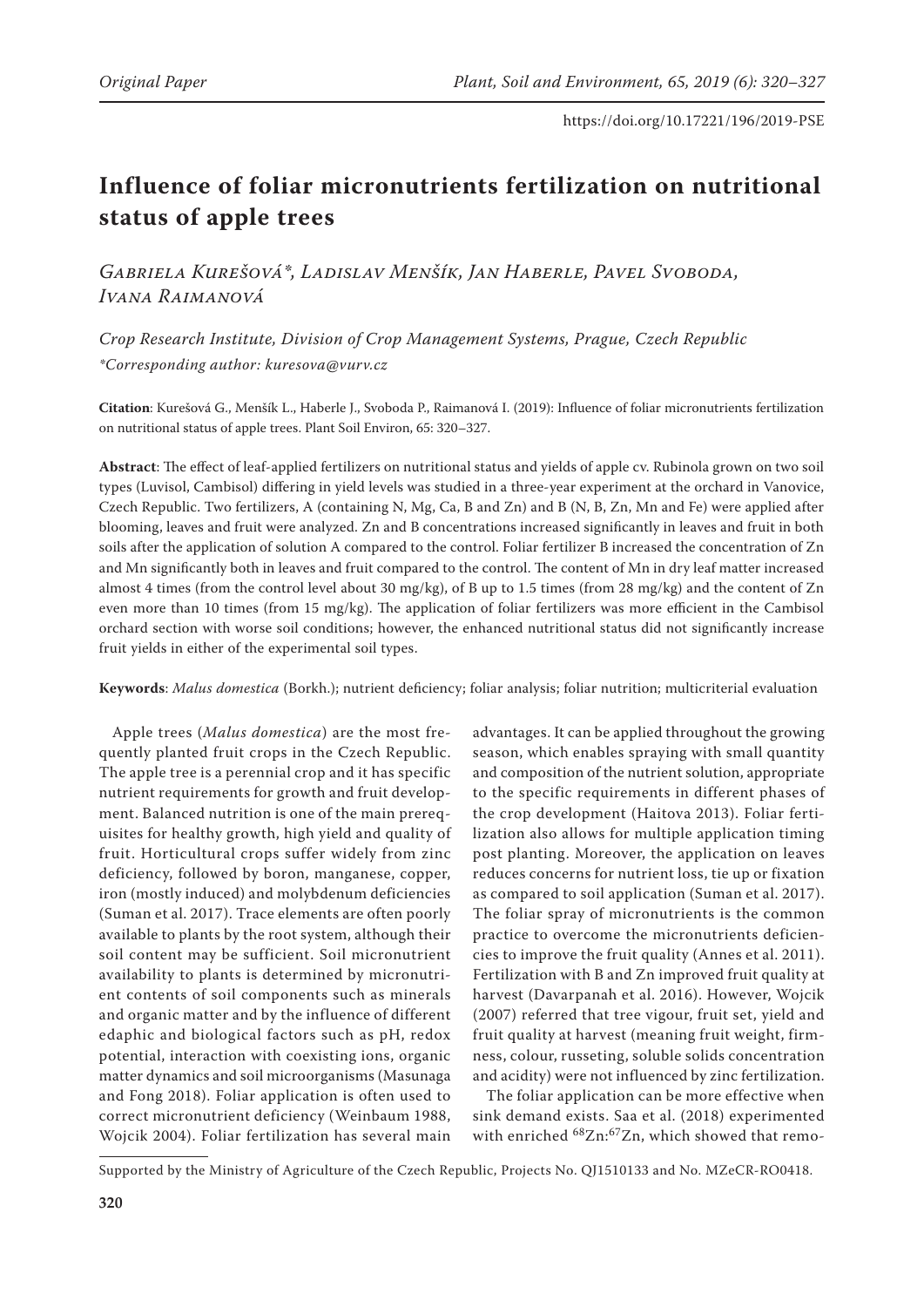

Figure 1. The average monthly temperature and precipitation in 2016–2018

bilization of Zn is enhanced when sink demand (fruit) is stronger. Wojcik et al. (2008) concluded that in apple orchards established on coarse-textured soils with low B availability, early-season B sprays were successful in improving the reproductive growth. The foliar application of Zn and B improved fruit quality at harvest and increased the leaf concentration of both microelements in August, reflecting the improvements in tree nutrient status (Davarpanah et al. 2016). The application of Mn at two levels (0.3% and 0.6%) improved some characters like the fruit yield of pomegranate trees, the weight of 100 arils, fruit diameter, total soluble solids (TSS), juice content of arils, the aril/peel ratio, anthocyanin index, and leaf area (Hasani et al. 2012). This study aimed at evaluating the effect of leaf-applied fertilizers containing microelements on the nutritional status of apple trees (cv. Rubinola) growing at the same site under different

soil conditions and the ability of apple leaves to absorb nutrients and to transport them.

## **MATERIAL AND METHODS**

The experiment was conducted for three years (2016–2018) in the orchard located in Vanovice (49°30'N; 16°40'W); the Czech Republic, 410–420 m a.s.l., annual precipitation and temperature were 545 mm and 7.4°C (Figure 1). The cv. Rubinola apple trees were grown on two different soils (Table 1): Rubinola I (loamy haplic Luvisol), and Rubinola II (loamy-sandy Cambisol) (WRB 2015).

The experiment was arranged with 160 trees in one treatment divided into four replications, each with 40 trees. The trees were planted in rows 3.5 m apart, and 1.2 m apart within the rows. The foliar

| Locality             |             | Rubinola I<br>loamy haplic Luvisol |                          |                          | Rubinola II<br>loamy-sandy Cambisol |                          |              |
|----------------------|-------------|------------------------------------|--------------------------|--------------------------|-------------------------------------|--------------------------|--------------|
|                      |             | $0 - 30$ cm                        | 30-60 cm                 | $60 - 90$ cm             | $0 - 30$ cm                         | $30 - 60$ cm             | $60 - 90$ cm |
| $\rm{pH}_{\rm{KCl}}$ |             | 6.97                               | 6.83                     | 6.62                     | 6.93                                | 6.23                     | 6.75         |
| Oxidizable carbon    |             | 1.46                               | 0.72                     | 0.28                     | 1.22                                | 0.32                     | 0.25         |
| Total nitrogen       | $(%$ (% DW) | 0.168                              | $\overline{\phantom{m}}$ | $\overline{\phantom{m}}$ | 0.154                               | $\overline{\phantom{m}}$ | -            |
| $\mathbf{P}$         |             | 260                                | 21                       | 15                       | 180                                 | 19                       | 6            |
| К                    | (mg/kg)     | 281                                | 167                      | 139                      | 281                                 | 180                      | 139          |
| Ca                   |             | 8510                               | 3445                     | 4069                     | 6258                                | 3112                     | 5934         |
| $CO_3^-$             | $(%$ (% DW) | >2                                 | $0.3 - 2.0$              | $0.3 - 2.0$              | > 2                                 | $0.3 - 2.0$              | $0.3 - 2.0$  |
| Mg                   |             | 342                                | 231                      | 239                      | 263                                 | 211                      | 241          |
| Cu                   |             | 2.8                                | 6.8                      | 2.8                      | 5.6                                 | 2.3                      | 6.2          |
| Fe                   | (mg/kg)     | 45                                 | 62                       | 42                       | 40                                  | 39                       | 51           |
| Mn                   |             | 50                                 | 54                       | 42                       | 46                                  | 42                       | 44           |
| Zn                   |             | 0.8                                | 4.0                      | 1.2                      | 4.9                                 | 0.6                      | 4.7          |
| B                    |             | 0.8                                | 1.1                      | 0.8                      | 1.3                                 | 0.8                      | 1.3          |

Table 1. Basic soil properties of the orchard

DW – dry weight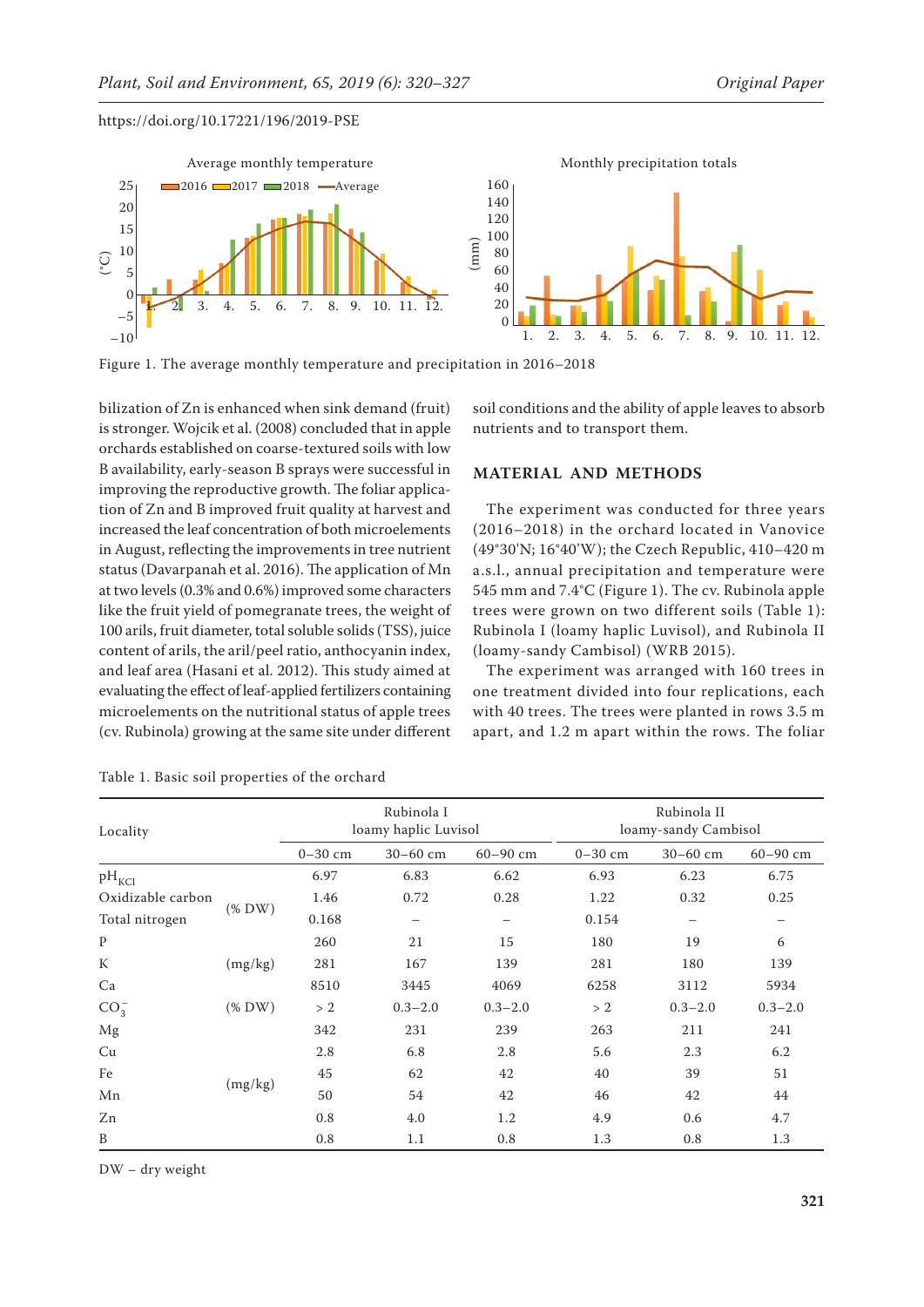application was performed after blooming (BBCH 70) during 2016 and 2017. For the experiment, two types of fertilizer were used: A – commercial fertilizer Yara Vita Frutrel (N 0.64 – as urea, P 0.63, Ca 1.88, Mg 0.56, B 0.195 and Zn 0.375 kg/ha) and B – the mixture of nutrients prepared in laboratory (N 0.64 – as urea, B 0.018, Zn 0.300, Mn 0.225 and Fe 0.004 kg/ha). The dose was applied fortnightly in three repetitions. The liquid fertilizer was diluted to 400 L/ha for spraying. One row for each Rubinola (I, II) was used as a control variant (C).

Samples of leaves were collected from extension shoots of trees from the four blocks of 40 trees. Leaves were picked from the middle third of the tree crown; 30 leaves per sample. The samples were taken at the beginning of August (BBCH 77) and before leaf fall (BBCH 92). There were two extra leaf sample dates, one in September 2017 (BBCH 85) and one in June 2018 (BBCH 72). Samples from 2018 were collected to determine the influence of foliar fertilization during the next growing season. Leaves were rinsed, dried at 70°C, and then ground to a fine powder and stored in dark for analysis. Fruit samples were collected at harvest maturity from trees of the four blocks. Five pieces of fruit of each block were washed and divided into small parts and dried at 70°C, then ground to a fine powder and stored in dark for macro and micronutrient analysis.

The concentrations of elements (P, K, Ca, Mg, Mn, Cu, Fe, Zn and B) were determined after digestion in conc.  $HNO<sub>3</sub>$ , 30%  $H<sub>2</sub>O<sub>2</sub>$  using the microwave system. After that, all plant extracts were analyzed by the iCAP 7400 ICP-OES (Thermo Fisher Scientific, Waltham, USA). Total N was analyzed using the Kjeldahl method, dried ground samples of plant tissues were mineralized with sulfuric acid and selenium as a catalyst. N analyses of plant extracts were performed on a Sanplus system (Skalar Analytical, Breda, the Netherlands). Measurements of the apples included the analysis of the soluble solids content by refractometer (RWN10-ATC) readings (°Brix). Depending on the amount of sugar in the sample, the refractometer, which works similarly to a prism, gives reading of the index. Statistical analysis, including graphical outputs, was carried out using the Statistica 13 (TIBCO Software Inc., Palo Alto, USA). For the statistical data processing and evaluation, exploratory data analysis (EDA), two-way analysis of variance (ANOVA) and Fisher's *LSD* (least significant difference) test were applied. Statistical significance was assessed at a significance level of *P* = 0.05.

https://doi.org/10.17221/196/2019-PSE

The principal component analysis (PCA) was used for calculating a component weight for the investigated variables (Meloun and Militký 2011).

# **RESULTS AND DISCUSSION**

Determination of leaf nutrient concentration is often used as a method of monitoring nutritional status of apple trees. At standard sampling time (110–125 days after full bloom, BBCH 77) when annual concentration changes are minimal for most nutrients (Nielsen and Nielsen 2003). The content of macro elements in leaves differed between Rubinola I and Rubinola II only slightly; there was no statistically significant difference. The concentration of macronutrients in dry mater (DM) was in the range of optimal level (Nielsen and Nielsen 2003). Nitrogen content in leaves of Rubinola I was on average slightly higher (about 1.9–2.0%) than in leaves of Rubinola II  $(1.7-1.8\%)$ . There was no statistically significant difference between the nitrogen content in control and variants of fertilization. In 2016, the average calcium concentration was mostly in the optimum range (1.6–2.2%) for apple trees grown on both types of soil.

On the contrary, in 2017, calcium concentration in leaves was relatively low. Mainly, there was surprisingly lower content in August 2017 both in Rubinola I and Rubinola II. The magnesium concentration in leaves was generally lower for Rubinola II (0.2%) than that of Rubinola I (0.3%). The application of Mg in foliar fertilizer A did not have a statistically significant effect on the Mg concentration in the apple leaves. Fruit macronutrient contents (N, P, K, Ca and Mg) were similar to those reported previously for mature apple fruit (Henríquez et al. 2010, Reig et al. 2018). Nitrogen content in fruit was higher in 2016 than in 2017. There was no significant difference in the concentration of other macronutrients in fruit between 2016 and 2017. Foliar application is effective, especially for the replenishment of microelements (Fernández and Brown 2013). This is in agreement with our results in this experiment. The application of solution A, which contained the macro elements N, Mg, P and Ca, did not result in an increase in the concentration of these nutrients in the leaves or in the fruit compared to the controls. Ca is the most problematic nutrient in terms of its reception through the leaf, and it moves hard. The foliar application of boron may affect calcium uptake (Wojcik and Wojcik 2003). In our experiment, the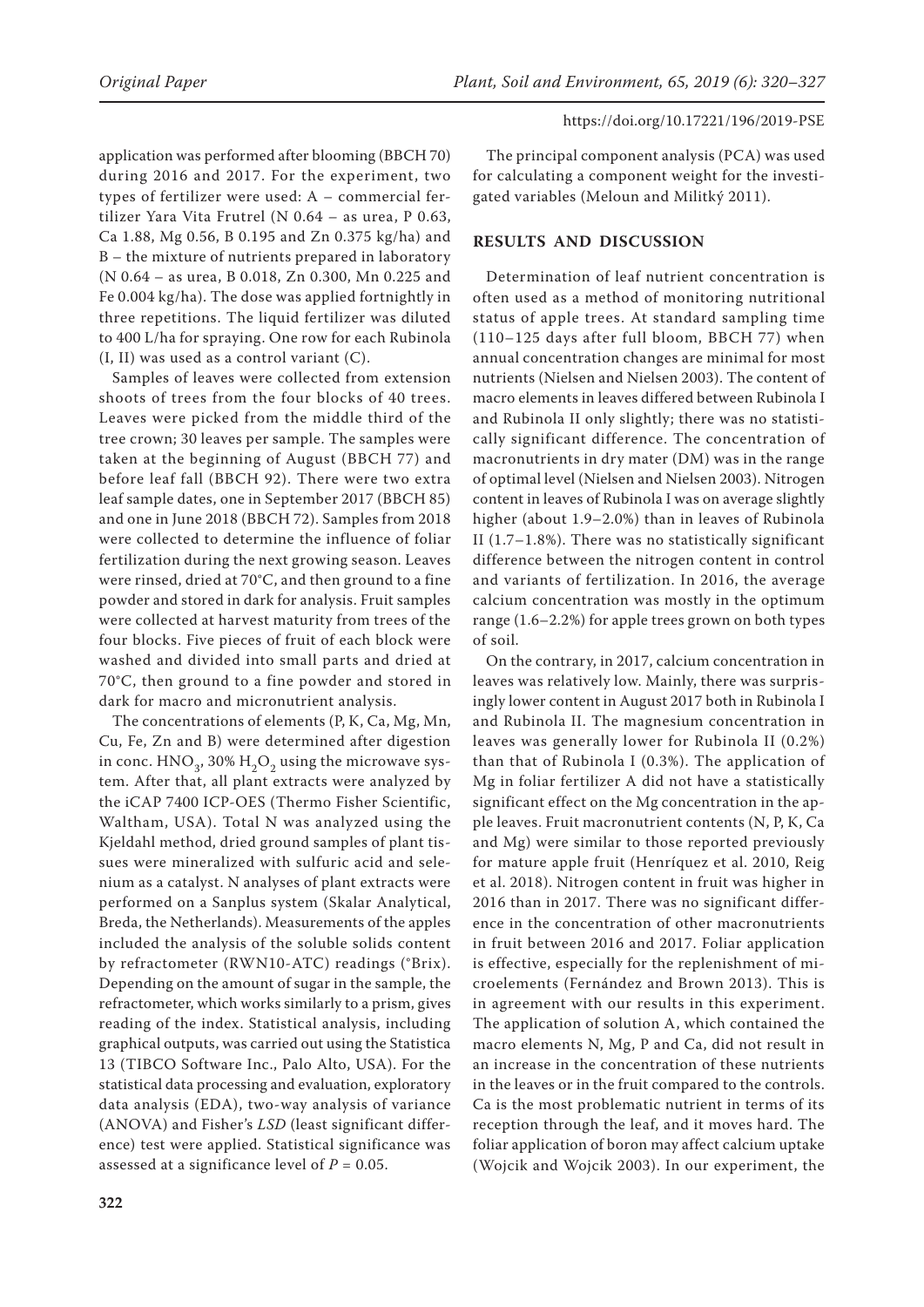

Figure 2. The concentration of boron (B) in the dry matter of fruit. The error bars show standard deviation. Means differ significantly ( $P < 0.05$ ) if they are not marked with the same letter.  $A$  – fertiliw zer A (containing N, Mg, Ca, B and Zn); B – fertilizer B (N, B, Zn, Mn and Fe)

influence of B fertilizer on the Ca concentration in leaves and fruit was not observed. The effect of Ca in solution A was not significant in the trial.

A high variation in the concentration of Fe in the leaves was observed. This can be explained not only by low concentration of this nutrient in the solutions but also by the poor ability of leaves to absorb it and by low Fe mobility within the plant (Morrissey and Guerinot 2009).

The application of solution A increased the Zn and B content in leaves (Table 1) compared to the control. According to the analysis of the fruit, the increase of these elements in the fruit compared to the control variant was also found. It is in contrast

to variant B, where boron was used in only a small amount (Figure 2).

Foliar application of solution B containing micronutrients Zn and Mn increased the concentrations of these two trace elements both in leaves (Table 2) and fruit (Figures 2, 3 and 4). Zhang et al. (2013) reported that foliar application of  $ZnSO<sub>4</sub>$  significantly increased the Zn content of apple fruit. This corresponds to findings obtained at observation of the behavior of the trace elements after the spot application of solutions of individual nutrients on the leaf surface performed by authors (not shown). According to the increase of Zn content in the petiole, it was concluded that it is transported in the phloem



Figure 3. The concentration of manganese (Mn) in dry matter of fruit. The error bars show standard deviation. Means differ significantly ( $P < 0.05$ ) if they are not marked with the same letter. A – fertilizer A (containing N, Mg, Ca, B and Zn); B – fertilizer B (N, B, Zn, Mn and Fe)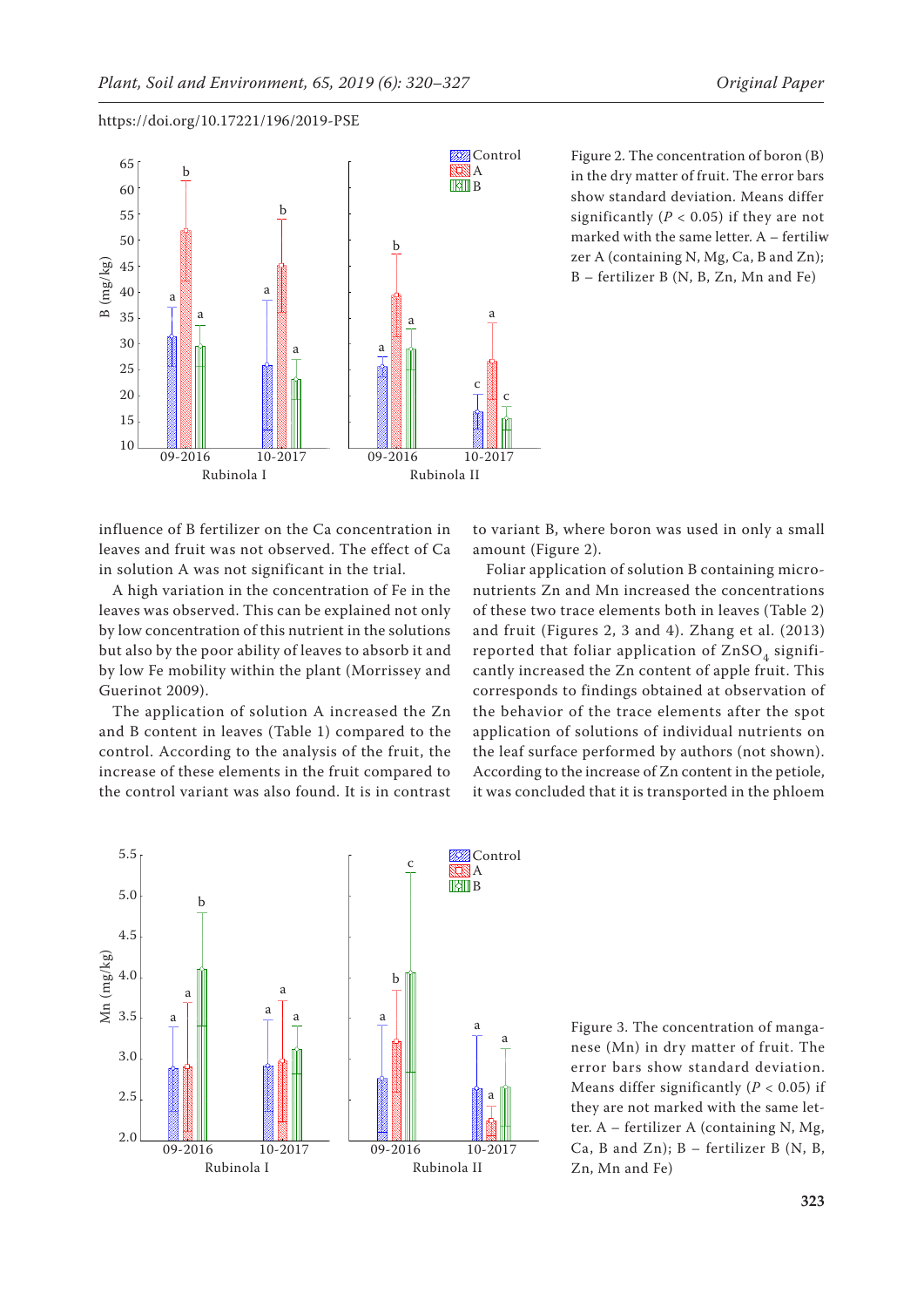| Table 2. Concentration of copper $(Cu)$ , iron $(Fe)$ , mangase $(Mn)$ , zinc $(Zn)$ and boron $(B)$ in leaves |  |  |  |
|----------------------------------------------------------------------------------------------------------------|--|--|--|
|----------------------------------------------------------------------------------------------------------------|--|--|--|

|            |         |                           | Cu                           | Fe                               | Mn                                                             | Zn                                                              | B                              |
|------------|---------|---------------------------|------------------------------|----------------------------------|----------------------------------------------------------------|-----------------------------------------------------------------|--------------------------------|
| Locality   | Date    | Treatment -               |                              |                                  | (mg/kg)                                                        |                                                                 |                                |
| Rubinola I |         | control                   | $5.79 \pm 0.53$ <sup>a</sup> | $84.71 \pm 9.73$ <sup>a</sup>    | $29.18 \pm 3.63^a$                                             | $13.50 \pm 1.01^a$                                              | $31.17\pm1.30^{\rm a}$         |
|            | 08/2016 | A                         | $6.58 \pm 0.80^b$            | $93.26 \pm 15.81$ <sup>a</sup>   | $27.69 \pm 3.74$ <sup>ac</sup>                                 | $181.76 \pm 38.8$ <sup>b</sup>                                  | $50.62 \pm 11.88$ bc           |
|            |         | $\, {\bf B}$              | $5.94 \pm 0.28$ <sup>a</sup> | $98.73 \pm 12.90^{\rm b}$        | $119.56 \pm 11.3$ <sup>bd</sup>                                | $159.06 \pm 22.60^b$                                            | $32.76 \pm 1.99$ <sup>ad</sup> |
|            |         | control                   | $5.19\pm0.27^{\rm a}$        | $93.48 \pm 2.87$                 | $32.67 \pm 2.01$ <sup>a</sup>                                  | $14.06 \pm 2.01^a$                                              | $23.67 \pm 1.09$               |
|            | 11/2016 | $\mathbf{A}$              | $5.80 \pm 0.15^{\rm b}$      | $88.90 \pm 5.01$                 | $29.54 \pm 5.85^{\text{ac}}$                                   | $67.23 \pm 3.85^b$                                              | $27.87 \pm 0.74$               |
|            |         | B                         | $5.23 \pm 0.14^a$            | $96.65 \pm 6.28$                 | $60.66 \pm 7.75$ <sup>bd</sup>                                 | $68.56 \pm 2.57^{\rm b}$                                        | $26.2 \pm 1.25$                |
|            | 08/2017 | control                   | $5.27 \pm 1.19$              | $63.92 \pm 4.63$                 | $33.48 \pm 4.40^a$                                             | $14.88 \pm 0.80$ <sup>a</sup>                                   | $25.24 \pm 2.32^a$             |
|            |         | A                         | $4.87 \pm 0.31$              | $66.57 \pm 2.46$                 | $27.16 \pm 1.12$ <sup>ac</sup>                                 | $80.74 \pm 19.21^b$                                             | $41.01 \pm 4.21$ <sup>bc</sup> |
|            |         | B                         | $5.10 \pm 0.42$              | $66.27 \pm 2.33$                 | $50.94 \pm 5.10^{bd}$                                          | $55.10 \pm 2.31$ <sup>a</sup>                                   | $25.13 \pm 0.51$ <sup>ad</sup> |
|            |         | control                   | $7.55 \pm 0.69$              | $122.45 \pm 3.63^a$              | $41.25 \pm 6.23$ <sup>a</sup>                                  | $16.36 \pm 0.90^a$                                              | $33.71 \pm 0.98^a$             |
|            | 09/2017 | $\mathbf{A}$              | $7.70 \pm 0.33$              | $122.30 \pm 6.61$ <sup>a</sup>   | $33.55 \pm 0.50$ <sup>c</sup>                                  | $170.73 \pm 7.40$ <sup>bc</sup>                                 | $46.17 \pm 3.55$ <sup>bc</sup> |
|            |         | B                         | $7.62 \pm 0.20$              | $140.04 \pm 9.66^b$              | $108.66 \pm 9.50^{bd}$                                         | $178.50 \pm 16.00^{bd}$                                         | $32.91 \pm 1.73$ <sup>ad</sup> |
|            |         | control                   | $6.15 \pm 0.16$              | $115.24 \pm 8.69$                | $41.81 \pm 9.76^a$                                             | $18.35 \pm 2.19^a$                                              | $27.64 \pm 0.52$               |
|            | 11/2017 | $\boldsymbol{A}$          | $6.60 \pm 0.35$              | $124.74 \pm 6.84$                | $35.90 \pm 8.94$ <sup>ac</sup>                                 | $266.34 \pm 62.39$ bc                                           | $31.02 \pm 1.83$               |
|            |         | $\, {\bf B}$              | $6.86 \pm 0.46$              | $123.14 \pm 2.19$                | $101.95 \pm 19.5$ <sup>bd</sup>                                | $187.86 \pm 20.27$ <sup>bd</sup>                                | $28.20 \pm 0.43$               |
|            |         | control                   | $4.52 \pm 0.09$              | $60.81 \pm 8.99$ <sup>a</sup>    | $32.24 \pm 4.29$                                               | $19.51 \pm 1.09$                                                | $22.57 \pm 1.86$               |
|            | 06/2018 | A                         | $5.18 \pm 0.22$              | $81.61 \pm 10.05^b$              | $39.34 \pm 1.85$                                               | $15.37 \pm 1.62$                                                | $27.92 \pm 1.88$               |
|            |         | B                         | $4.86 \pm 0.19$              | $83.22 \pm 9.5^{\rm b}$          | $35.64 \pm 5.25$                                               | $18.06 \pm 1.08$                                                | $23.10 \pm 0.58$ <sup>a</sup>  |
|            |         | control                   | $5.62 \pm 0.25$              | $83.89 \pm 1.95$                 | $38.80 \pm 1.95$                                               | $33.28 \pm 3.63$                                                | $21.59 \pm 1.37$               |
|            | 08/2018 | A                         | $4.96 \pm 0.14$              | $92.75 \pm 5.96$                 | $48.82 \pm 12.64$                                              | $26.67 \pm 8.96$                                                | $25.95 \pm 1.30$               |
|            |         | B                         | $5.86 \pm 0.47$              | $92.14 \pm 2.33$                 | $40.19 \pm 6.74$                                               | $33.14 \pm 0.67$                                                | $20.82 \pm 1.11$               |
|            | 08/2016 | control                   | $5.63 \pm 0.26$              | $90.21 \pm 3.98$                 | $27.81 \pm 13.1^a$                                             | $12.83 \pm 1.44^a$                                              | $25.32 \pm 0.97^a$             |
|            |         | $\mathbf{A}$              | $5.58\pm0.49$                | $91.92 \pm 3.12$                 | $31.82 \pm 4.00^{bc}$                                          | $159.09 \pm 14.85^b$                                            | $27.52 \pm 1.02^{\text{ac}}$   |
|            |         | B                         | $5.82 \pm 0.38$              | $90.09 \pm 1.63$                 | $114.30 \pm 1.97$ <sup>ad</sup>                                | $153.43 \pm 12.00^b$                                            | $32.20 \pm 1.05^{bd}$          |
|            |         | control                   | $7.49 \pm 0.05^a$            | $83.07 \pm 5.11^a$               | $28.45 \pm 2.88^a$                                             | $15.48 \pm 1.93$ <sup>a</sup>                                   | $24.29 \pm 1.20^a$             |
|            | 11/2016 | A                         | $5.64 \pm 0.04^b$            | $99.29 \pm 3.78^{\rm b}$         | $38.81 \pm 4.86$ <sup>bc</sup>                                 | $173.20 \pm 5.54^b$                                             | $47.57 \pm 0.69$ <sup>bc</sup> |
|            |         | B                         | $6.32 \pm 0.05^{\rm b}$      | $92.99 \pm 4.62^b$               | $124.40 \pm 5.79^{bd}$                                         | $178.50 \pm 4.01^b$                                             | $26.78 \pm 1.02^{ad}$          |
|            |         | control                   | $4.80 \pm 0.14$              | $69.69 \pm 8.09$                 | $26.18 \pm 0.49$ <sup>a</sup>                                  | $15.14 \pm 1.50^{\circ}$                                        | $24.29\pm0.59^{\rm a}$         |
|            | 08/2017 | $\boldsymbol{A}$          | $4.66 \pm 0.18$              | $68.70 \pm 2.61$                 | $30.31 \pm 2.25$ <sup>ac</sup>                                 | $153.49 \pm 25.90^{\circ}$                                      | $47.57 \pm 6.13$ <sup>bc</sup> |
| $\equiv$   |         | B                         | $5.76 \pm 0.39$              | $67.78 \pm 1.29$                 | $107.35 \pm 19.85^{\text{bd}}$ 149.92 $\pm$ 30.52 <sup>b</sup> |                                                                 | $26.78 \pm 1.51$ <sup>ad</sup> |
|            |         | control                   | $7.20\pm0.60$                | $121.64 \pm 6.53$ <sup>a</sup>   | $35.86 \pm 3.70^a$                                             | $28.62 \pm 10.26^a$                                             | $28.45 \pm 1.17$               |
|            | 09/2017 | A                         | $6.55 \pm 1.06$              | $112.21 \pm 11.12$ <sup>ac</sup> | $37.60 \pm 4.56^{\circ}$                                       | $107.24 \pm 21.87$ <sup>b</sup>                                 | $27.58 \pm 2.46$               |
| Rubinola   |         | $\, {\bf B}$              | $6.46\pm1.07$                | $139.32 \pm 33.20^b$             |                                                                | $103.27 \pm 15.93^{\text{bd}}$ 112.28 $\pm$ 22.71 <sup>b</sup>  | $27.07 \pm 2.02$               |
|            |         | control                   | $7.27 \pm 0.16$              | $107.42 \pm 6.54$                | $44.17 \pm 6.77$ <sup>a</sup>                                  | $54.67 \pm 86.64^a$                                             | $20.22 \pm 0.76$               |
|            | 11/2017 | $\boldsymbol{\mathsf{A}}$ | $7.43 \pm 0.19$              | $108.32 \pm 5.06$                |                                                                | $64.64 \pm 31.72$ <sup>bc</sup> 229.83 $\pm$ 4.07 <sup>bc</sup> | $27.57 \pm 0.64$               |
|            |         | B                         | $7.07 \pm 0.85$              | $102.12 \pm 1.56$                | $116.90 \pm 2.60^{bd}$                                         | $178.72 \pm 1.60^{bd}$                                          | $27.07 \pm 0.22$               |
|            | 06/2018 | control                   | $5.13 \pm 0.27$              | $55.25 \pm 3.53$                 | $35.81 \pm 1.43$                                               | $13.70\pm0.68$                                                  | $20.22 \pm 0.33$               |
|            |         | A                         | $5.04 \pm 0.19$              | $57.67 \pm 3.19$                 | $39.64 \pm 5.02$                                               | $15.21 \pm 0.86$                                                | $21.16 \pm 0.58$               |
|            |         | B                         | $5.08 \pm 0.11$              | $56.98 \pm 2.94$                 | $36.95 \pm 1.94$                                               | $14.14 \pm 0.28$                                                | $20.91 \pm 0.56$               |
|            |         | control                   | $6.05\pm0.44$                | $82.39\pm6.52$                   | $43.88 \pm 3.31$                                               | $23.03 \pm 2.90$                                                | $22.50 \pm 0.31$               |
|            | 08/2018 | A                         | $5.56 \pm 0.25$              | $86.57 \pm 6.30$                 | $52.36 \pm 6.07$                                               | $23.88 \pm 3.28$                                                | $23.72 \pm 0.92$               |
|            |         | B                         | $5.77 \pm 0.57$              | $81.20 \pm 5.33$                 | $44.96 \pm 4.66$                                               | $21.71 \pm 3.57$                                                | $22.77 \pm 9.75$               |

Means for the same date and location differ significantly (*P* < 0.05) if they are not marked with the same letter. Values are in the form of the mean ± standard deviation. A – fertilizer A (containing N, Mg, Ca, B and Zn); B – fertilizer B (N, B, Zn, Mn and Fe)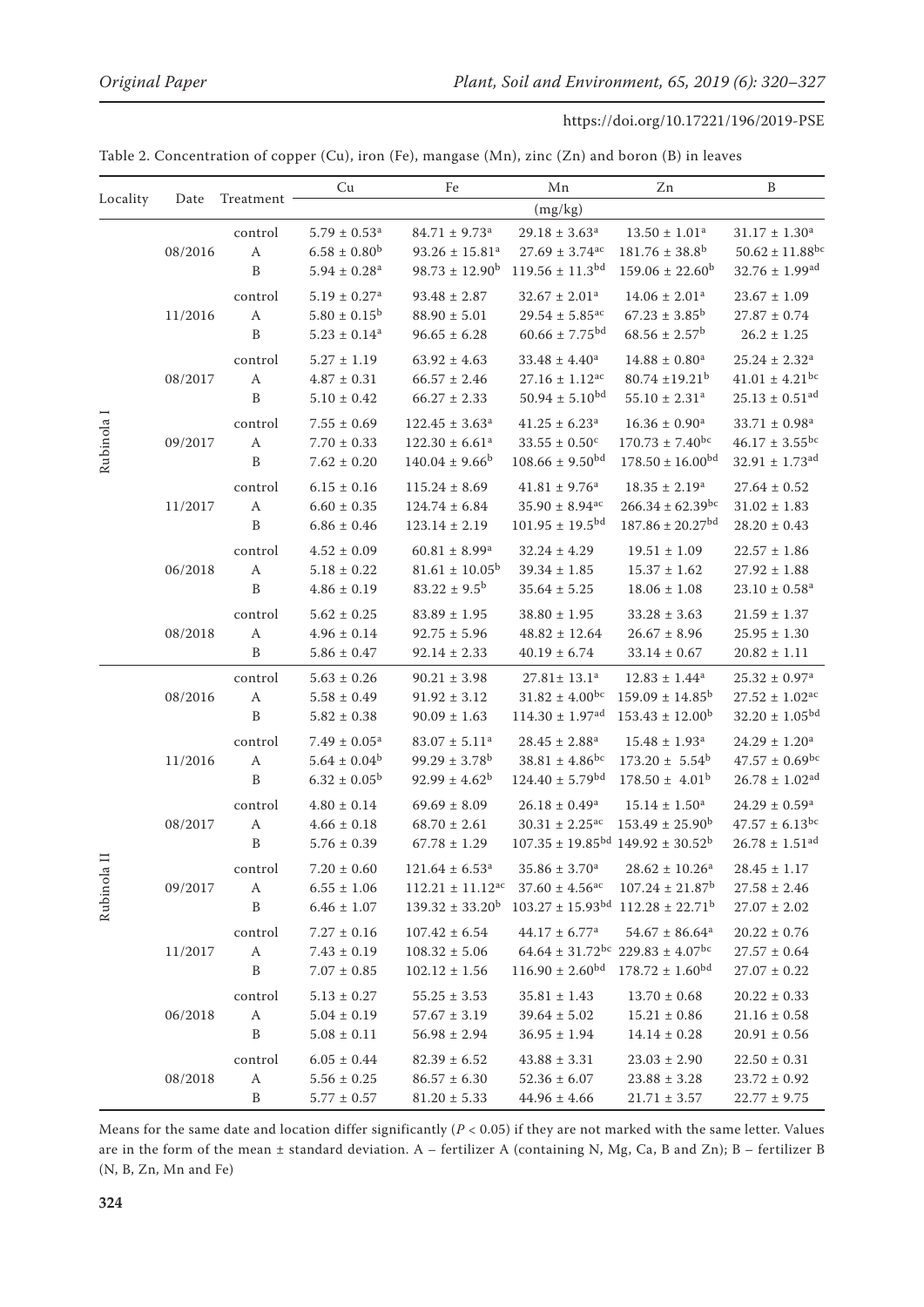

Figure 4. The concentration of zinc (Zn) in dry matter of fruit. The error bars show standard deviation. Means differ significantly ( $P < 0.05$ ) if they are not marked with the same letter. A – fertilizer A (containing N, Mg, Ca, B and Zn); B – fertilizer B (N, B, Zn, Mn and Fe)

to another place of utilization (Kurešová et al. 2018). Even though Mn is considered to be poorly mobile (White 2012), the higher concentration of Mn was observed in fruit, when the B solution was applied. Transport of Mn was observed, similarly to Zn, after spotting a salt solution of this element (Kurešová et al. 2018). Foliar application of Zn in the experiment increased its concentration in leaves up to the toxicity limit (130–160 mg/kg, Nielsen and Nielsen 2003) (Table 2). Toxicity of Zn was reported in apple trees if its content in leaves was naturally high. However, the toxicity was not observed after its application on the leaf, although its concentration in the leaves was elevated above the limit (Nielsen and Nielsen 2003). This may be due to the transport of nutrients to another site of use in a plant. An increased content of Zn in fruit after the foliar application is currently desirable due to Zn deficiency in the food chain (Miller and Welch 2013). To minimize the risk of excessive concentrations, the doses of Zn should be lower than those used in the experiment.

Another finding resulting from this experiment is that the foliar application did not alter the nutritional status of apple trees in the following year after application. If the availability of nutrients from the soil does not change significantly, the use of deficient nutrients should be repeated every year. According to the eigenvalue results, the first two axes are significant at the PC1 and PC2 component figure (PCA), which together represent about 89% of the variability (2016–2017, Figure 5). The PC1 axis in Figure 5 (PC1  $\times$  PC2) represents the content of N, Fe, Cu, Ca, Mg and K, that go directly along this axis and are correlated with –0.99 to –0.96 (negative correlation), and P ( $r = -0.93$ ) and Mn ( $r = -0.81$ ) and  $Zn$  ( $r = -0.72$ ). The PC2 axis represents a negative correlation with parameter B  $(r = -0.81)$ . In the component scatter diagram (Figure 5, bottom left), the leaves are clearly distributed along the PC1 axis, with N, Fe, Cu, Ca, Mg and K content. On the PC2 axis, the leaves and fruit are divided by the B content and partly by the Zn content. PCA analysis significantly differentiated the fertilization variants of both sites (Rubinola I, II) and the cluster of fertilization variants control; values of variant B show that the objects are very similar (close to each other). On the other hand, variant A is far from the variants of fertilization control, B (objects are dissimilar); at Rubinola II (worse habitat, Cambisols) this distance is even more significant (Figure 5.). The type of fertilization A is significantly more conclusive, it has been proven by a significant increase in the content of B and Zn in the leaves, which distinguished this variant A from the other ones. The application of Mn was effective too, but it did not have so much importance in a complex view. The application of both solutions was effective, as manifested by an increase in the concentration of the required nutrients in leaves and fruit. In 2016, the Rubinola I fruit yield was higher than that of Rubinola II. There was not a significant difference between treatments. In 2017, the yield of fruit was affected due to freeze damage; the yield of fruit was not evaluated in this year. There was not a significant difference in the size of fruit between fertilization treatments in 2016. The Rubinola II fruit was smaller than Rubinola I (Table 3). There was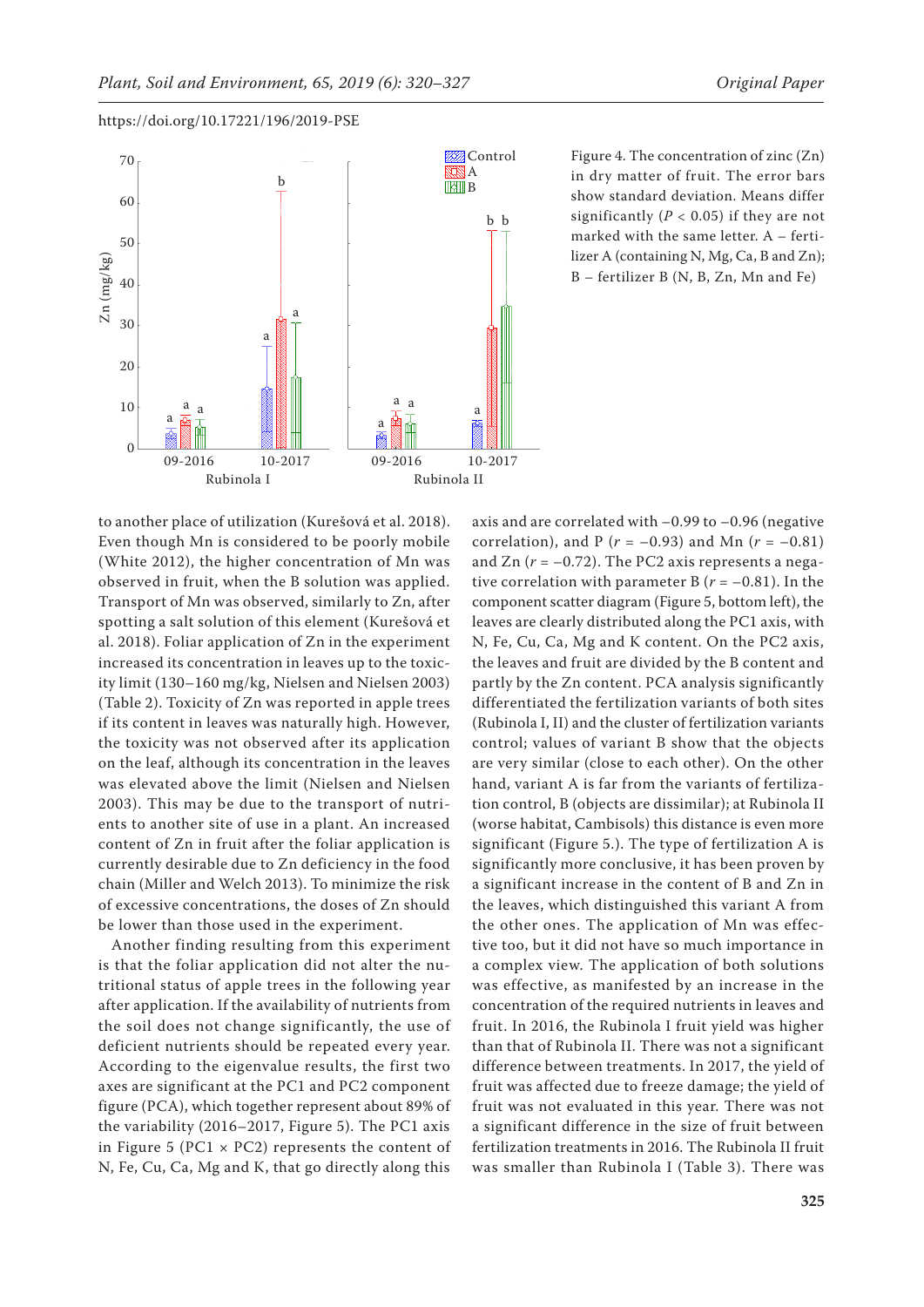

Figure 5. Multidimensional mathematical and statistical analysis (PCA) of macro and micro nutritional parameters for leaves and fruit at Rubinola (location I and II). RUB I, II – location; L – leaves; F – fruit; C – control; A – fertilizer A (containing N, Mg, Ca, B and Zn); B – fertilizer B (N, B, Zn, Mn and Fe)

| Locality                   | Date | Treatment      | Yield (t/ha) | Weight of fruit (g) | SSC (°Brix)            |
|----------------------------|------|----------------|--------------|---------------------|------------------------|
|                            |      | control        | 16.56        | $140.9 \pm 24.4$    | $13.3 \pm 0.9$         |
|                            | 2016 | A              | 17.80        | $139.3 \pm 23.6$    | $12.9 \pm 0.9$         |
| Rubinola I                 |      | B              | 17.57        | $143.8 \pm 28.1$    | $13.1 \pm 0.8$         |
| Loamy haplic<br>Luvisol    |      | control        |              | $148.3 \pm 30.4$    | $16.2 \pm 1.8$         |
|                            | 2017 | A              |              | $136.4 \pm 25.8$    | $16.4 \pm 1.8^a$       |
|                            |      | B              |              | $133.3 \pm 24.9$    | $14.7 \pm 1.4^{\rm b}$ |
|                            |      | control        | 9.33         | $117.1 \pm 24.0$    | $12.7 \pm 0.7$         |
|                            | 2016 | $\overline{A}$ | 9.16         | $118.2 \pm 26.7$    | $12.7 \pm 0.7$         |
| Rubinola II<br>Loamy-sandy |      | B              | 9.49         | $118.4 \pm 24.8$    | $12.7 \pm 0.9$         |
| Cambisol                   |      | control        |              | $116.0 \pm 30.0$    | $15.6 \pm 1.9$         |
|                            | 2017 | $\mathcal{A}$  |              | $116.8 \pm 25.9$    | $14.3 \pm 1.8$         |
|                            |      | B              |              | $124.2 \pm 27.3$    | $14.8 \pm 0.8$         |

Table 3. Fruit yield, weight of fruit and soluble solids content (SSC)

Means differ significantly  $(P < 0.05)$  if they are not marked with the same letter. Values are in the form of the mean ± standard deviation. A – fertilizer A (containing N, Mg, Ca, B and Zn); B – fertilizer B (N, B, Zn, Mn and Fe)